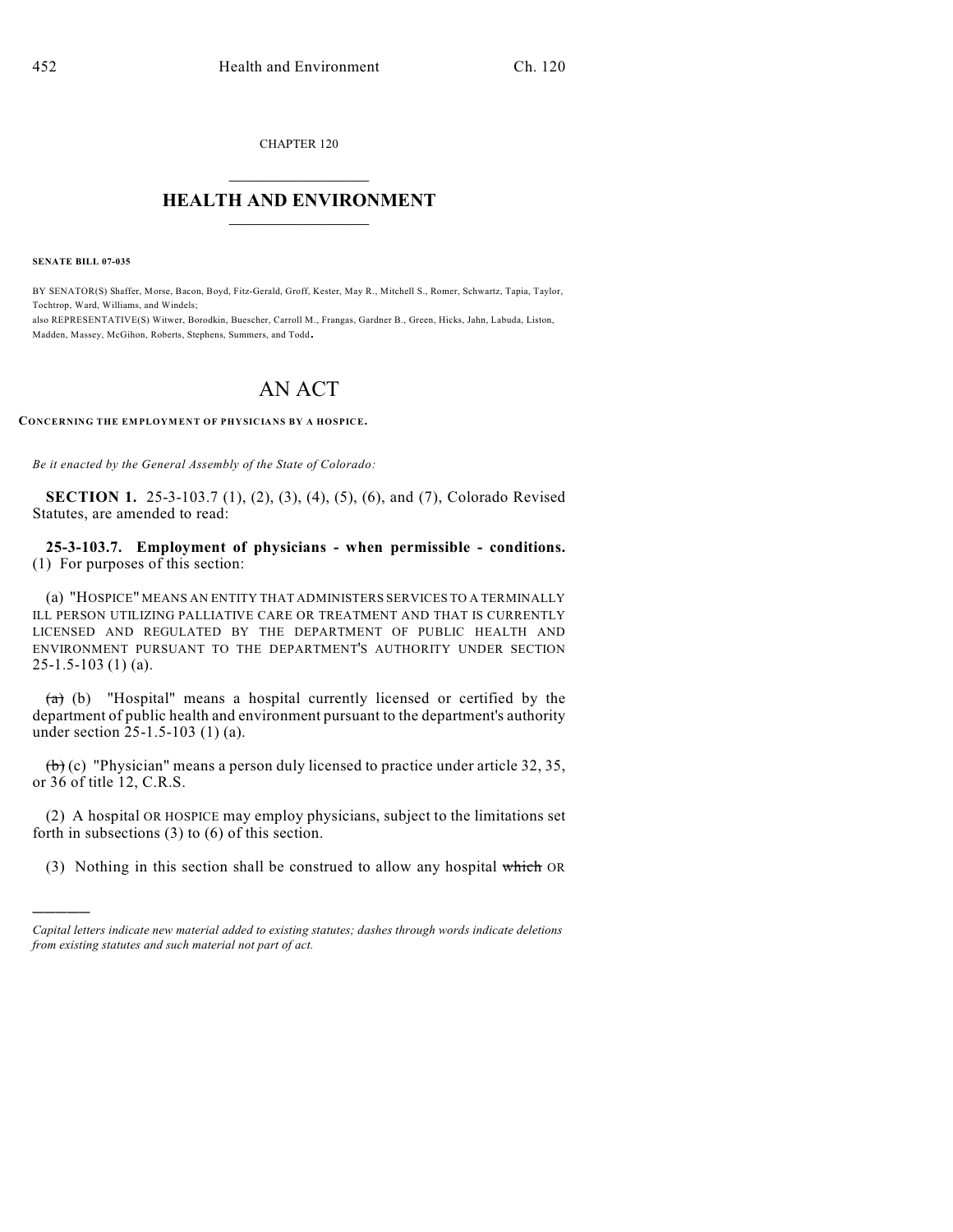## Ch. 120 Health and Environment 453

HOSPICE THAT employs a physician to limit or otherwise exercise control over the physician's independent professional judgment concerning the practice of medicine or diagnosis or treatment or to require physicians to refer exclusively to the hospital OR HOSPICE or TO the hospital's OR HOSPICE'S employed physicians. Any hospital which OR HOSPICE THAT knowingly or recklessly so limits or controls a physician in such manner or attempts to do so shall be deemed to have violated hospital OR HOSPICE standards of operation and may be held liable to the patient or the physician, or both, for such violations, including proximately caused damages. Nothing in this section shall be construed to affect any such hospital's OR HOSPICE'S decisions with respect to the availability of services, technology, equipment, facilities, or treatment programs, or as requiring any such hospital OR HOSPICE to make available to patients or physicians additional services, technology, equipment, facilities, or treatment programs.

(4) Nothing in this section shall be construed to allow a hospital which OR HOSPICE THAT employs a health care professional to offer the health care professional any percentage of fees charged to patients by the hospital OR HOSPICE or other financial incentive to artificially increase services provided to patients.

(5) The medical staff bylaws or policies or hospital policies of any hospital, which OR THE MEDICAL STAFF BYLAWS OR POLICIES OR HOSPICE POLICIES OF ANY HOSPICE, THAT employs physicians shall not discriminate with regard to credentials or staff privileges on the basis of whether a physician is an employee of, a physician with staff privileges at, or a contracting physician with, the hospital OR HOSPICE. Any hospital OR HOSPICE that discriminates with regard to credentials or staff privileges on the basis of whether a physician is an employee of, a physician with staff privileges at, or a contracting physician with, the hospital OR HOSPICE shall be deemed to have violated hospital OR HOSPICE standards of operation and may be held liable to the physician for such violations, including proximately caused damages. This subsection (5) shall not affect the terms of any contract or written employment arrangement which THAT provides that the credentials or staff and clinical privileges of any practitioner are incident to or coterminous with the contract or employment arrangement or the individual's association with a group holding the contract.

(6) Every hospital which OR HOSPICE THAT employs a physician shall report to the department of public health and environment when applying for initial facility licensure and upon each application for license renewal, the number of physicians on the hospital's medical staff and shall separately identify the number of such physicians who are employed by the hospital OR HOSPICE under separate contract to the hospital OR HOSPICE, and independent of the hospital OR HOSPICE.

(7) The medical staff bylaws or policies or hospital policies of any hospital, OR THE MEDICAL STAFF BYLAWS OR POLICIES OR HOSPICE POLICIES OF ANY HOSPICE, that employs physicians shall contain a procedure by which complaints by physicians alleging a violation of subsection  $(3)$ ,  $(4)$ , or  $(5)$  of this section may be heard and resolved, which procedure shall ensure that the due process rights of the parties are protected. A physician who believes he or she has been the subject of a violation of subsection  $(3)$ ,  $(4)$ , or  $(5)$  of this section has a right to complain and request review of the matter pursuant to such procedure.